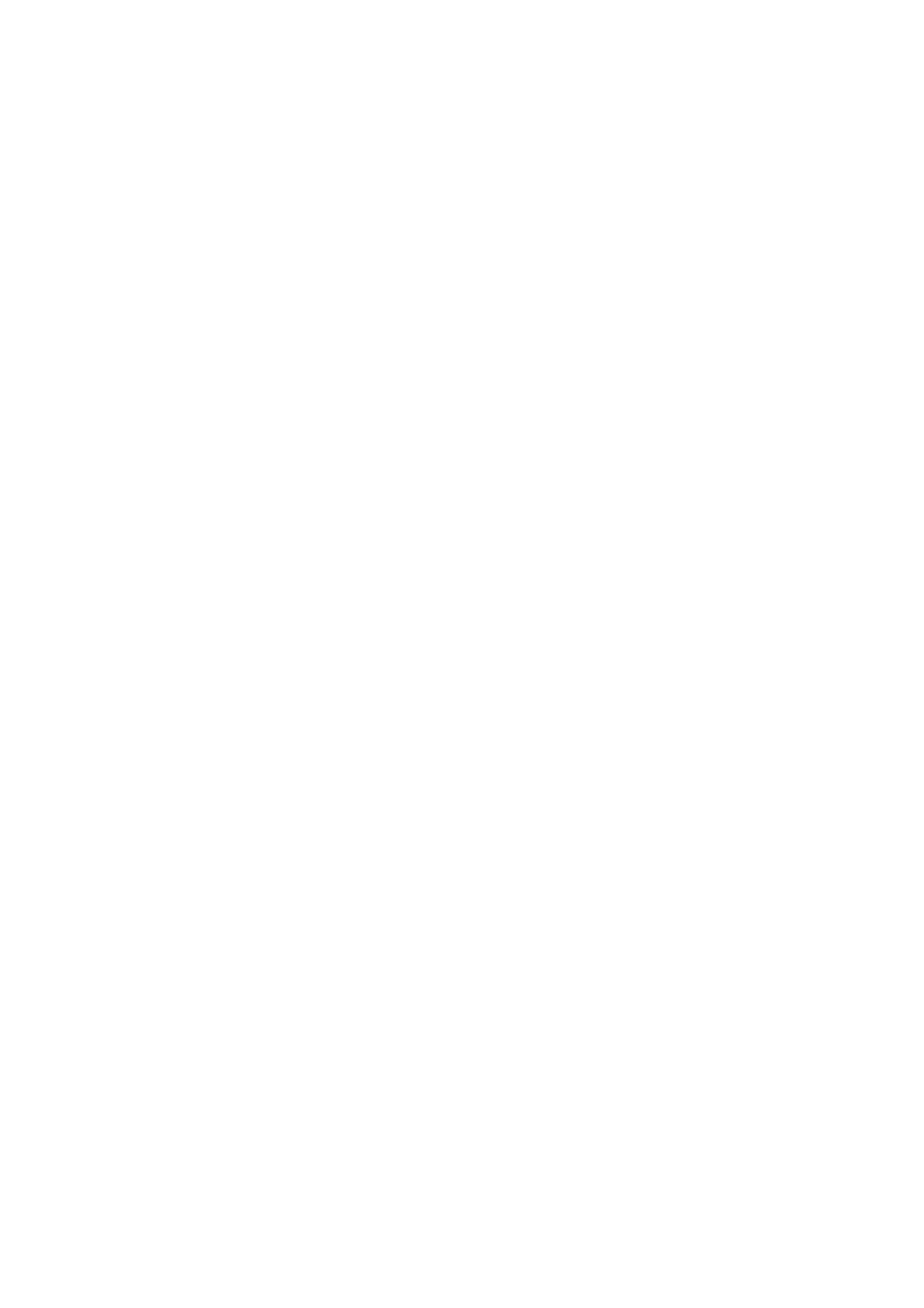## **Executive summary**

Brian Crawford Contracting Ltd operates a quarry located on Upper Newall Road, Rahotu, in the Warea River catchment. The quarry has operated since 2004. This biennial report for the period July 2011-June 2013 describes the monitoring programme implemented by the Taranaki Regional Council to assess the Company's environmental performance during the period under review, and the results and environmental effects of the Company's activities.

The Company holds consent 6441-1 to allow it to discharge stormwater, with sixteen conditions setting out the requirements that the Company must meet.

The Council's monitoring programme for the period under review included three site inspections.

The site was found to be tidy with no discharge to the stream occurring during any of the inspections.

During the 2011-2013 monitoring period, the Company demonstrated a high level of environmental performance and compliance with the resource consent.

In the 2011-2013 period, there were no incidents recorded by the Council that were associated with Brian Crawford Contracting Ltd.

This report includes recommendations for the 2013-2015 monitoring period.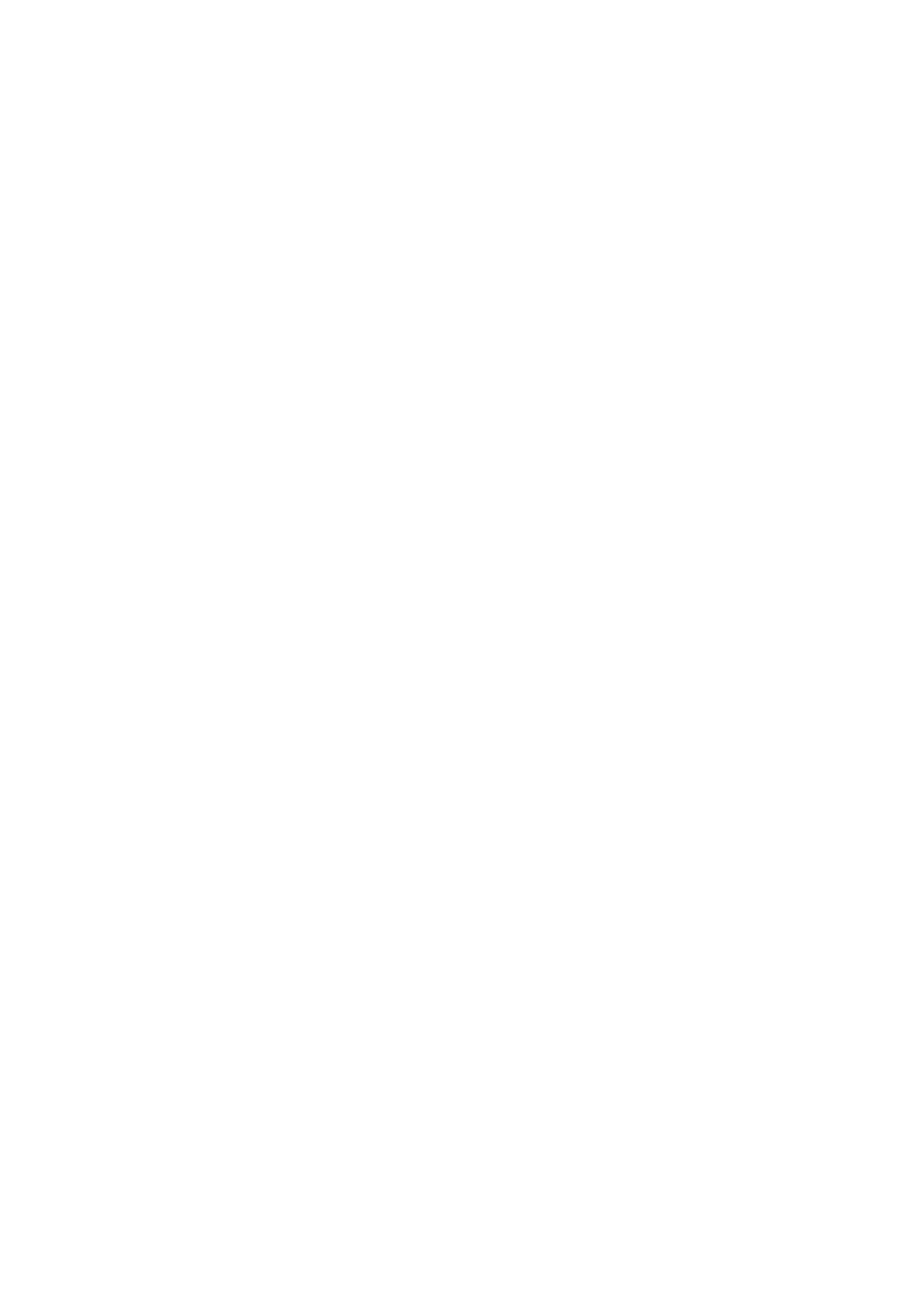# **Table of contents**

|    |                                                           |                                                                                                                                                                                                                                                            | Page                                                                         |
|----|-----------------------------------------------------------|------------------------------------------------------------------------------------------------------------------------------------------------------------------------------------------------------------------------------------------------------------|------------------------------------------------------------------------------|
| 1. |                                                           | Introduction                                                                                                                                                                                                                                               | $\mathbf{1}$                                                                 |
|    | 1.1                                                       | Compliance monitoring programme reports and the Resource<br>Management Act 1991<br>1.1.1 Introduction<br>1.1.2<br>Structure of this report<br>1.1.3<br>The Resource Management Act 1991 and monitoring<br>1.1.4<br>Evaluation of environmental performance | $\mathbf{1}$<br>$\mathbf{1}$<br>$\mathbf 1$<br>$\mathbf 1$<br>$\overline{2}$ |
|    | 1.2                                                       | Process description<br>1.2.1<br>Background<br>1.2.2<br><b>Brian Crawford Contracting Ltd</b>                                                                                                                                                               | $\mathfrak{Z}$<br>$\mathfrak{Z}$<br>$\overline{4}$                           |
|    | 1.3                                                       | Resource consents<br>1.3.1<br>Water discharge permit<br>1.3.2<br>Air discharge permit                                                                                                                                                                      | $\overline{4}$<br>$\overline{4}$<br>6                                        |
|    | 1.4                                                       | Monitoring programme<br>Introduction<br>1.4.1<br>1.4.2 Programme liaison and management<br>1.4.3<br>Site inspections                                                                                                                                       | 6<br>6<br>6<br>6                                                             |
| 2. | Results                                                   |                                                                                                                                                                                                                                                            | 7                                                                            |
|    | 2.1                                                       | Water                                                                                                                                                                                                                                                      | 7                                                                            |
|    |                                                           | 2.1.1<br>Inspections                                                                                                                                                                                                                                       | 7                                                                            |
|    | 2.2                                                       | Investigations, interventions, and incidents                                                                                                                                                                                                               | 7                                                                            |
| 3. | Discussion                                                |                                                                                                                                                                                                                                                            | 8                                                                            |
|    | 3.1<br>Discussion of plant performance                    |                                                                                                                                                                                                                                                            | $\,$ 8 $\,$                                                                  |
|    | 3.2<br>Environmental effects of exercise of water permit  |                                                                                                                                                                                                                                                            | $\,$ 8 $\,$                                                                  |
|    | 3.3<br>Evaluation of performance                          |                                                                                                                                                                                                                                                            | 8                                                                            |
|    | 3.4<br>Recommendations from 2009-2011 report              |                                                                                                                                                                                                                                                            | 9                                                                            |
|    | Alterations to monitoring programmes for 2013-2015<br>3.5 |                                                                                                                                                                                                                                                            | 10                                                                           |
|    | Exercise of optional review of consent<br>3.6             |                                                                                                                                                                                                                                                            | 10                                                                           |
| 4. |                                                           | Recommendations                                                                                                                                                                                                                                            | 10                                                                           |
|    |                                                           | Glossary of common terms and abbreviations                                                                                                                                                                                                                 | 11                                                                           |
|    |                                                           | Bibliography and references                                                                                                                                                                                                                                | 12                                                                           |
|    | Appendix I                                                | Resource consent held by Brian Crawford Contracting Ltd                                                                                                                                                                                                    |                                                                              |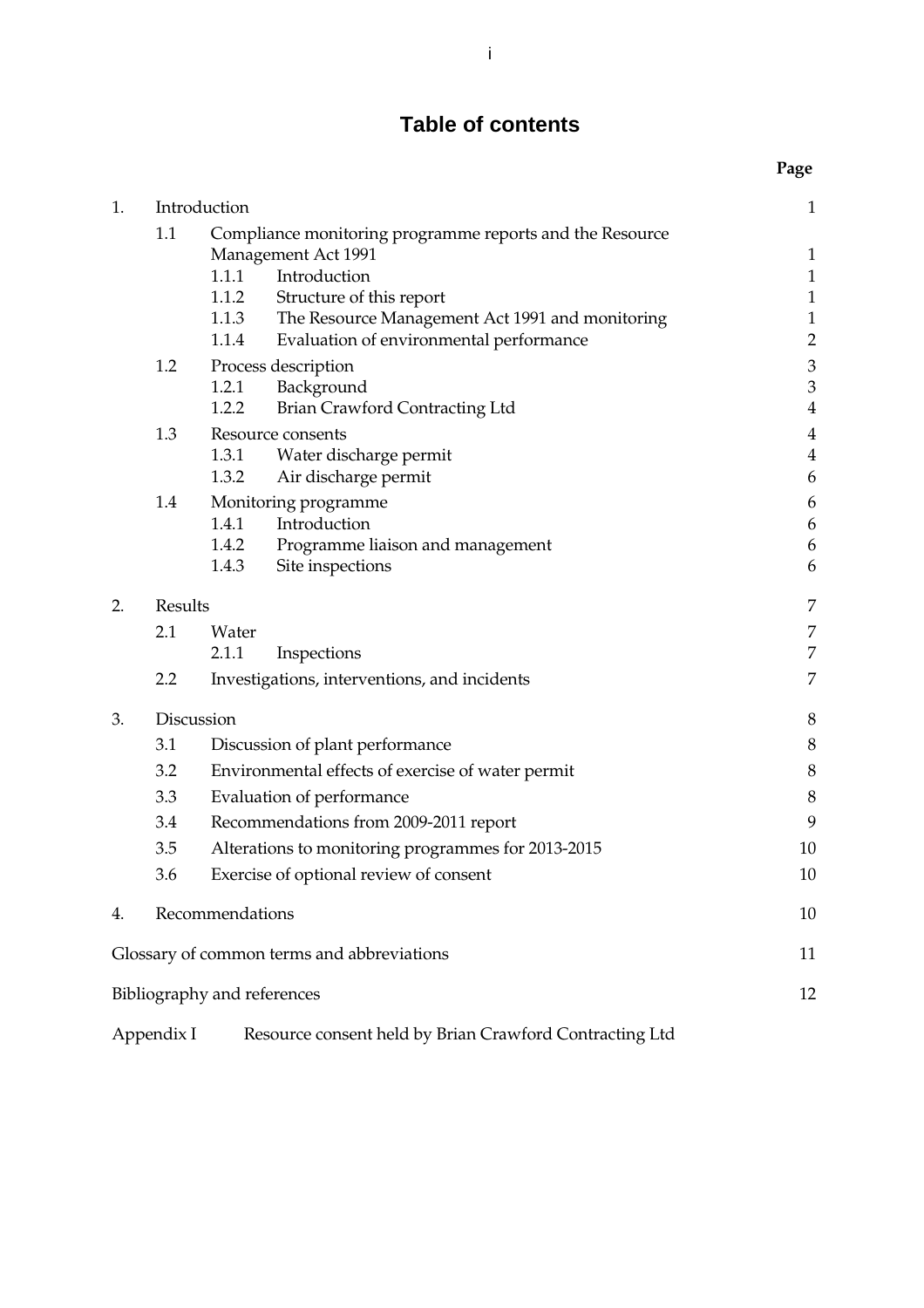# **List of tables**

| Table 1 | Summary of performance for Consent 6441-1 to discharge treated  |  |  |
|---------|-----------------------------------------------------------------|--|--|
|         | stormwater from a quarry onto and into land and into an unnamed |  |  |
|         | tributary of the Warea River                                    |  |  |
|         |                                                                 |  |  |

# **List of figures**

| Figure 1 | The Brian Crawford Contracting quarry site, Upper Newall Road |  |
|----------|---------------------------------------------------------------|--|
|          |                                                               |  |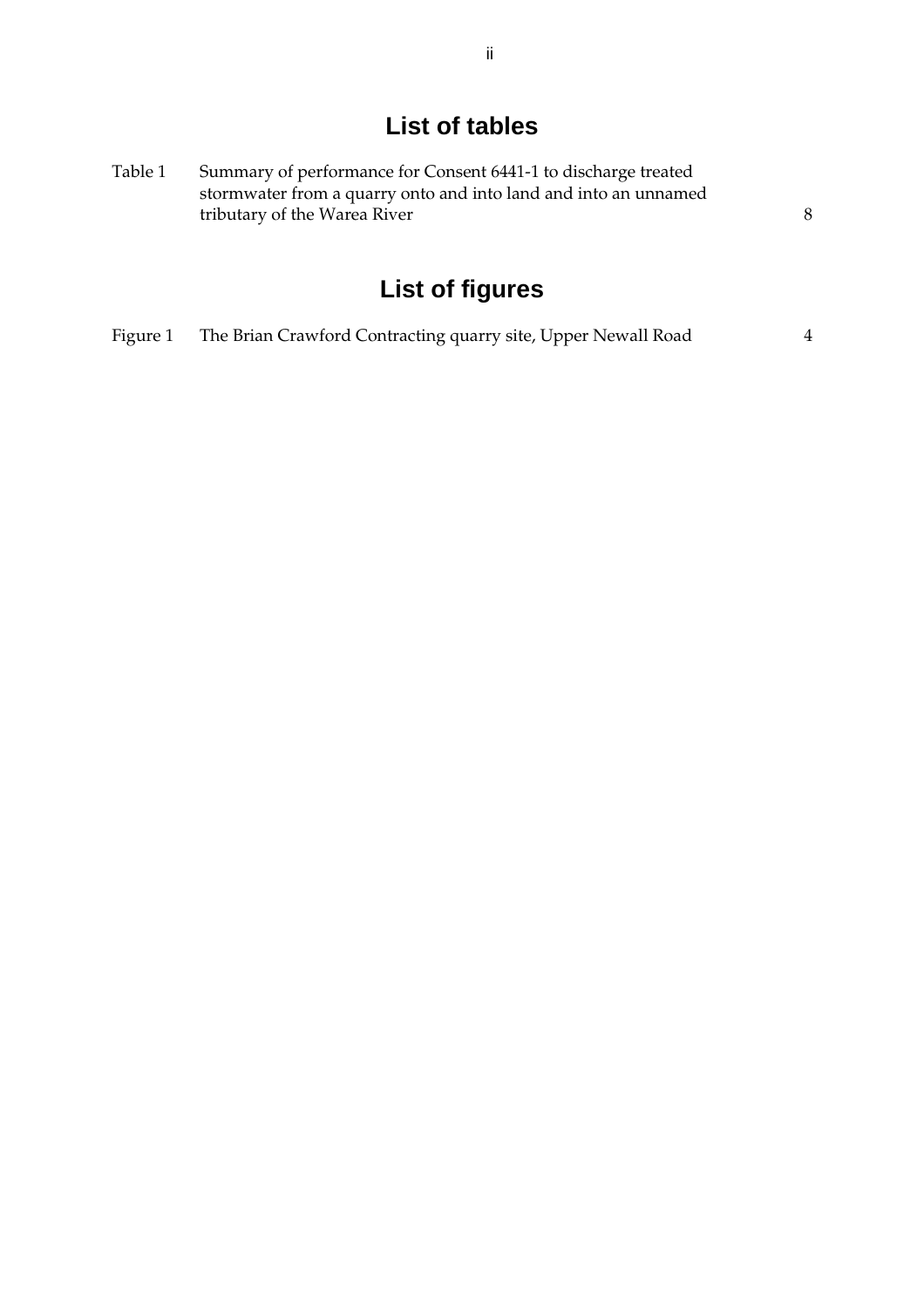# **1. Introduction**

## **1.1 Compliance monitoring programme reports and the Resource Management Act 1991**

#### **1.1.1 Introduction**

This is the Biennial Report for the period July 2011-June 2013 by the Taranaki Regional Council describing the monitoring program associated with the resource consent held by Brian Crawford Contracting Ltd. The Company operates a quarry situated on Newall Road, Rahotu.

This report covers the results and findings of the monitoring programme implemented by the Council in respect to consent **6441-1**, for the discharge of water into the Warea River catchment. This is the forth Biennial Report to be prepared by the Taranaki Regional Council to cover the Company's stormwater discharges and their effects.

#### **1.1.2 Structure of this report**

Section 1 of this report is a background section. It sets out general information about compliance monitoring under the *Resource Management Act 1991* (RMA) and the Council's obligations and general approach to monitoring sites through annual programmes, the resource consents held by Brian Contracting Ltd, the nature of the monitoring programme in place for the period under review, and a description of the activities and operations conducted in the Warea River catchment.

Section 2 presents the results of monitoring during the period under review, including scientific and technical data.

Section 3 discusses the results, their interpretation, and their significance for the environment.

Section 4 presents recommendations to be implemented in the 2013-2015 monitoring period.

A glossary of common abbreviations and scientific terms, and a bibliography, are presented at the end of the report.

#### **1.1.3 The Resource Management Act 1991 and monitoring**

The *Resource Management Act 1991* (RMA)primarily addresses environmental 'effects' which are defined as positive or adverse, temporary or permanent, past, present or future, or cumulative. Effects may arise in relation to:

- (a) the neighbourhood or the wider community around a discharger, and may include cultural and socio-economic effects;
- (b) physical effects on the locality, including landscape, amenity and visual effects;
- (c) ecosystems, including effects on plants, animals, or habitats, whether aquatic or terrestrial;
- (d) natural and physical resources having special significance (eg, recreational, cultural, or aesthetic);
- (e) risks to the neighbourhood or environment.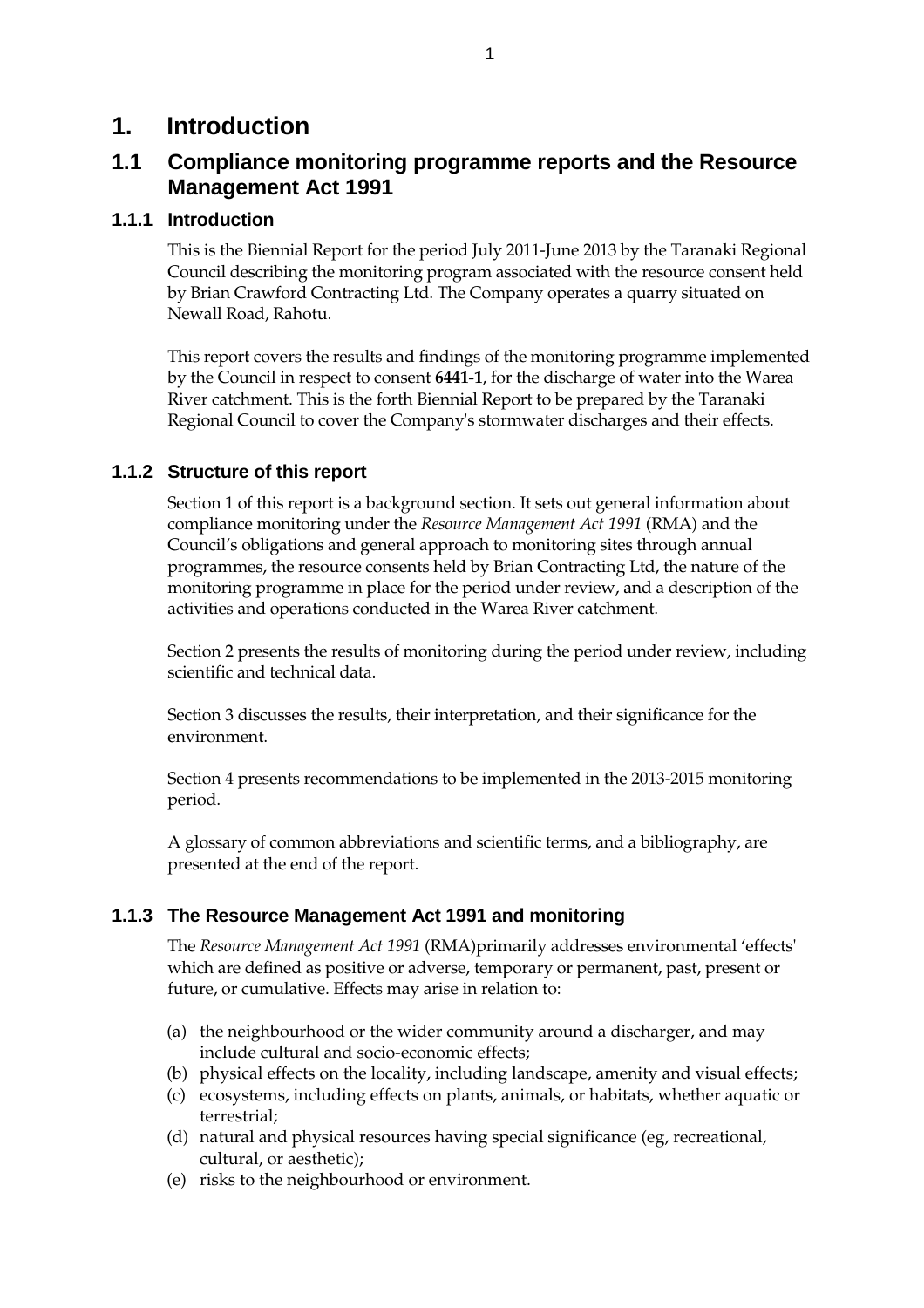In drafting and reviewing conditions on discharge permits, and in implementing monitoring programmes, the Taranaki Regional Council is recognising the comprehensive meaning of 'effects' inasmuch as is appropriate for each discharge source. Monitoring programmes are not only based on existing permit conditions, but also on the obligations of the RMA to assess the effects of the exercise of consents. In accordance with section 35 of the RMA, the Council undertakes compliance monitoring for consents and rules in regional plans; and maintains an overview of performance of resource users against regional plans and consents. Compliance monitoring, including impact monitoring, also enables the Council to continuously assess its own performance in resource management as well as that of resource users particularly consent holders. It further enables the Council to continually re-evaluate its approach and that of consent holders to resource management, and, ultimately, through the refinement of methods, to move closer to achieving sustainable development of the region's resources.

#### **1.1.4 Evaluation of environmental performance**

Besides discussing the various details of the performance and extent of compliance by the consent holder(s) during the period under review, this report also assigns an overall rating. The categories used by the Council, and their interpretation, are as follows:

- A **high** level of environmental performance and compliance indicates that essentially there were no adverse environmental effects to be concerned about, and no, or inconsequential non-compliance with conditions.
- A **good** level of environmental performance and compliance indicates that adverse environmental effects of activities during the monitoring period were negligible or minor at most, or, the Council did not record any verified unauthorised incidents involving significant environmental impacts and was not obliged to issue any abatement notices or infringement notices, or, there were perhaps some items noted on inspection notices for attention but these items were not urgent nor critical, and follow-up inspections showed they have been dealt with, and any inconsequential non compliances with conditions were resolved positively, cooperatively, and quickly.
- **Improvement required (environmental)** or **improvement required (administrative compliance)** (as appropriate) indicates that the Council may have been obliged to record a verified unauthorised incident involving measurable environmental impacts, and/or, there were measurable environmental effects arising from activities and intervention by Council staff was required and there were matters that required urgent intervention, took some time to resolve, or remained unresolved at the end of the period under review, and/or, there were on-going issues around meeting resource consent conditions even in the absence of environmental effects. Abatement notices may have been issued.
- **Poor performance (environmental)** or **poor performance (administrative compliance)** indicates generally that the Council was obliged to record a verified unauthorised incident involving significant environmental impacts, or there were material failings to comply with resource consent conditions that required significant intervention by the Council even in the absence of environmental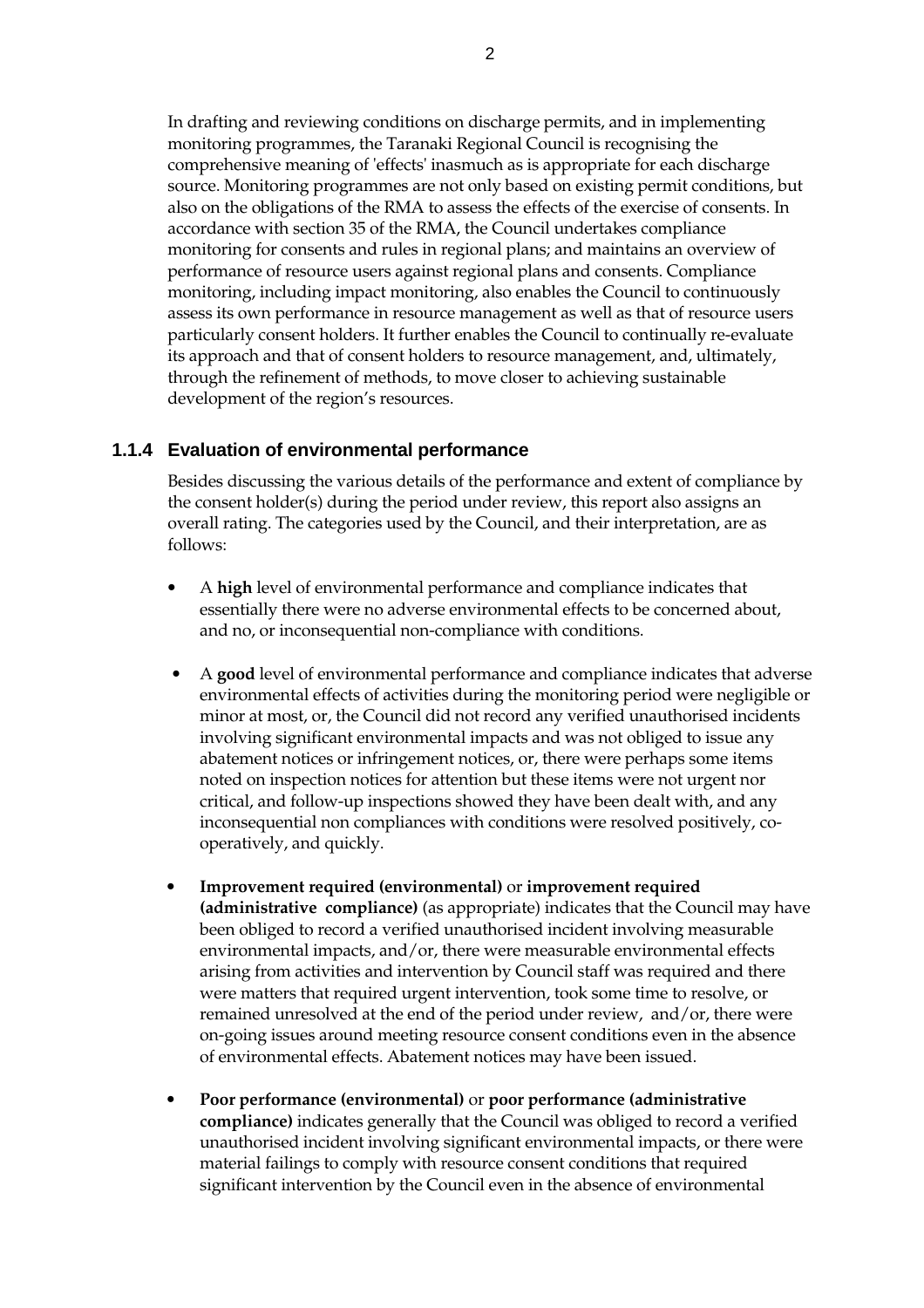effects. Typically there were grounds for either a prosecution or an infringement notice.

For reference, in the 2011-2013 period, 35% of consent holders in Taranaki monitored through tailored compliance monitoring programmes achieved a high level of environmental performance and compliance with their consents, while another 59% demonstrated a good level of environmental performance and compliance with their consents.

# **1.2 Process description**

#### **1.2.1 Background**

 In the past, a large percentage of aggregate production came from river-based sites within Taranaki. The Waiwhakaiho River supplied much of New Plymouth's requirements as far back as the 1950s with the Waitara River, Waiongana River, Kapuni Stream and Waingongoro River also providing a valuable source of aggregate. The aggregate source within these rivers was often over-exploited. The protective armouring of the boulders and gravel was removed in places, exposing the underlying erodible ash beds and creating deep narrow channels, which moved progressively upstream with no noticeable recovery. This brought about the need for the Shingle Extraction Bylaw introduced in 1974. Aggregate extraction from rivers was then controlled through the issue of permits accompanied by a set of conditions, with the removal of river-based aggregate being restricted to that for river control purposes only.

 Historically, land-based sites required steady markets to compete with the easily won river-based extraction operations. However, in the early 1980s, due to the restriction placed on river-based aggregate extraction (and the completion of various major river control programmes and 'Think Big' projects) land-based sites became more widespread (Taranaki Regional Council, 1992).

 Thirty-one operating quarries presently supply aggregate in Taranaki. These quarries are generally located in a reasonable proximity to urban areas, from which the greatest demand for aggregate stems.

 Provision of aggregate to meet longer term demand will continue to be dominated by several large quarry operations. Extra demand on alluvial terraces and laharic deposits has occurred due to the controlled river bed extraction. These resources are of good quality and are relatively plentiful. Importation of various aggregates may need to continue to meet the requirement for aggregate types not available in Taranaki.

 Quarrying and extraction of gravel in NZ is regulated by two statutory processes. Allocation and protection of priority rights to extract gravel is obtained under the Crown Minerals Act from the NZ Petroleum and Minerals a division of the Ministry of Economic Development.

Regulatory responsibility for control of environmental effects of quarrying and extraction is under the RMA as applied by respective regional councils and in some cases these controls may act as a constraint or limitation on allocation decisions.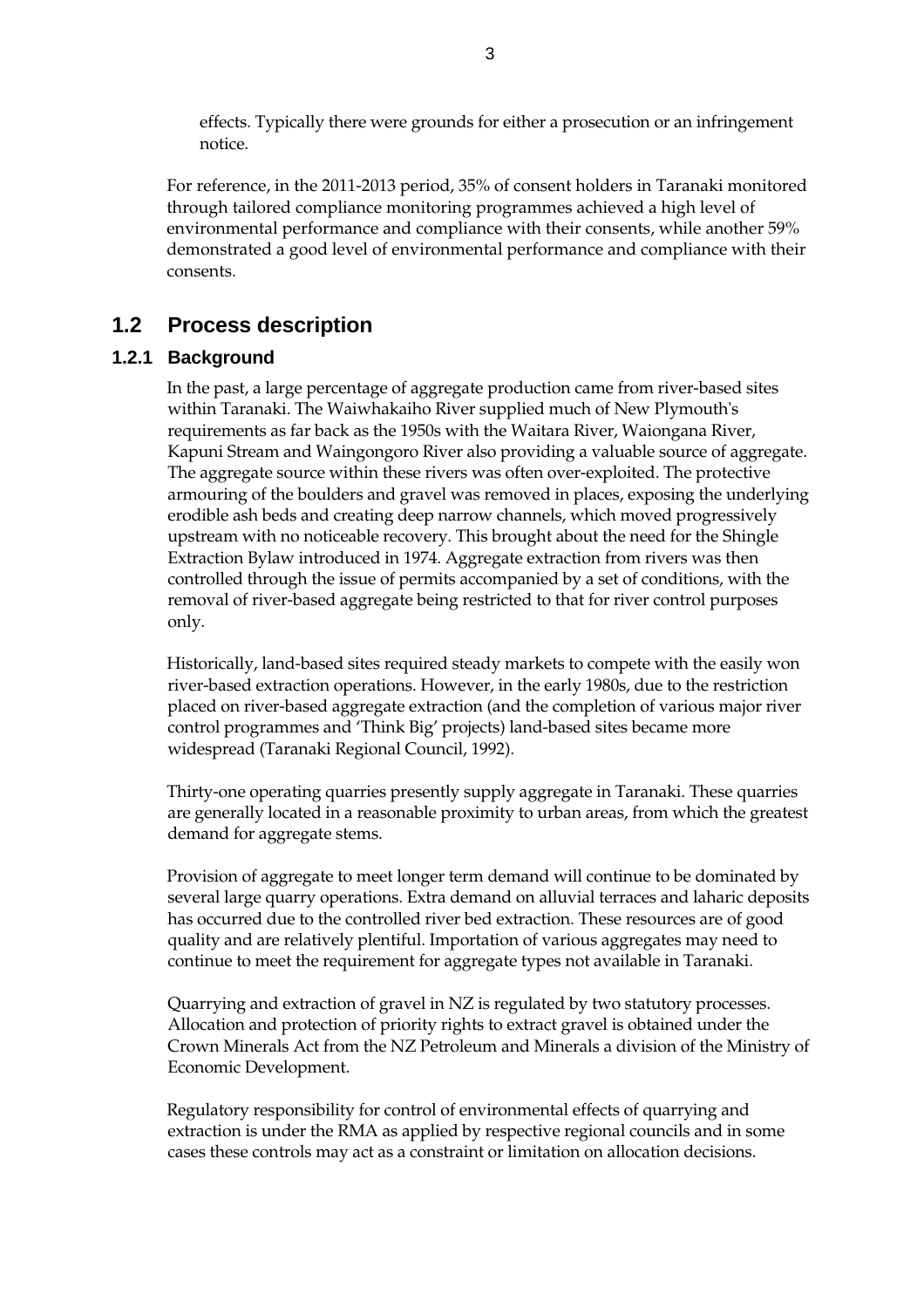Sections 15 and 30 of the RMA give regional councils responsibility for the discharge of contaminants into the environment. Discharges of water into water, contaminants onto or into land that may result in water contamination, and contaminants from industrial premises into air or onto/into land, may not take place unless expressly allowed by a rule in a regional plan, a resource consent, or regulations. Aggregate extraction usually involves washing aggregates, and therefore requires the discharge of wastes. Other discharges, such as emissions to air from crushing and processing plants, disposal of spoil and solid wastes, and discharges of stormwater are also the responsibility of regional councils.

#### **1.2.2 Brian Crawford Contracting Ltd**

The Company's quarrying operation is located on farmland in the Warea River catchment at Newall Road, Rahotu. The quarry is small and operates on a part time basis to supply aggregate to a mostly local market. No washing is performed and there are no buildings located on site. Machinery is brought on site as required.

The quarrying area of approximately 0.5 hectare is bunded and ring-drained so that stormwater is directed to a two stage settling pond system adjacent to the quarry face. Treated stormwater is discharged into an unnamed tributary of the Warea River through an overflow channel from a settlement pond.



**Figure 1** The Brian Crawford Contracting Ltd quarry site, Upper Newall Road

## **1.3 Resource consents**

#### **1.3.1 Water discharge permit**

Section 15(1)(a) of the RMA stipulates that no person may discharge any contaminant into water, unless the activity is expressly allowed for by a resource consent or a rule in a regional plan, or by national regulations.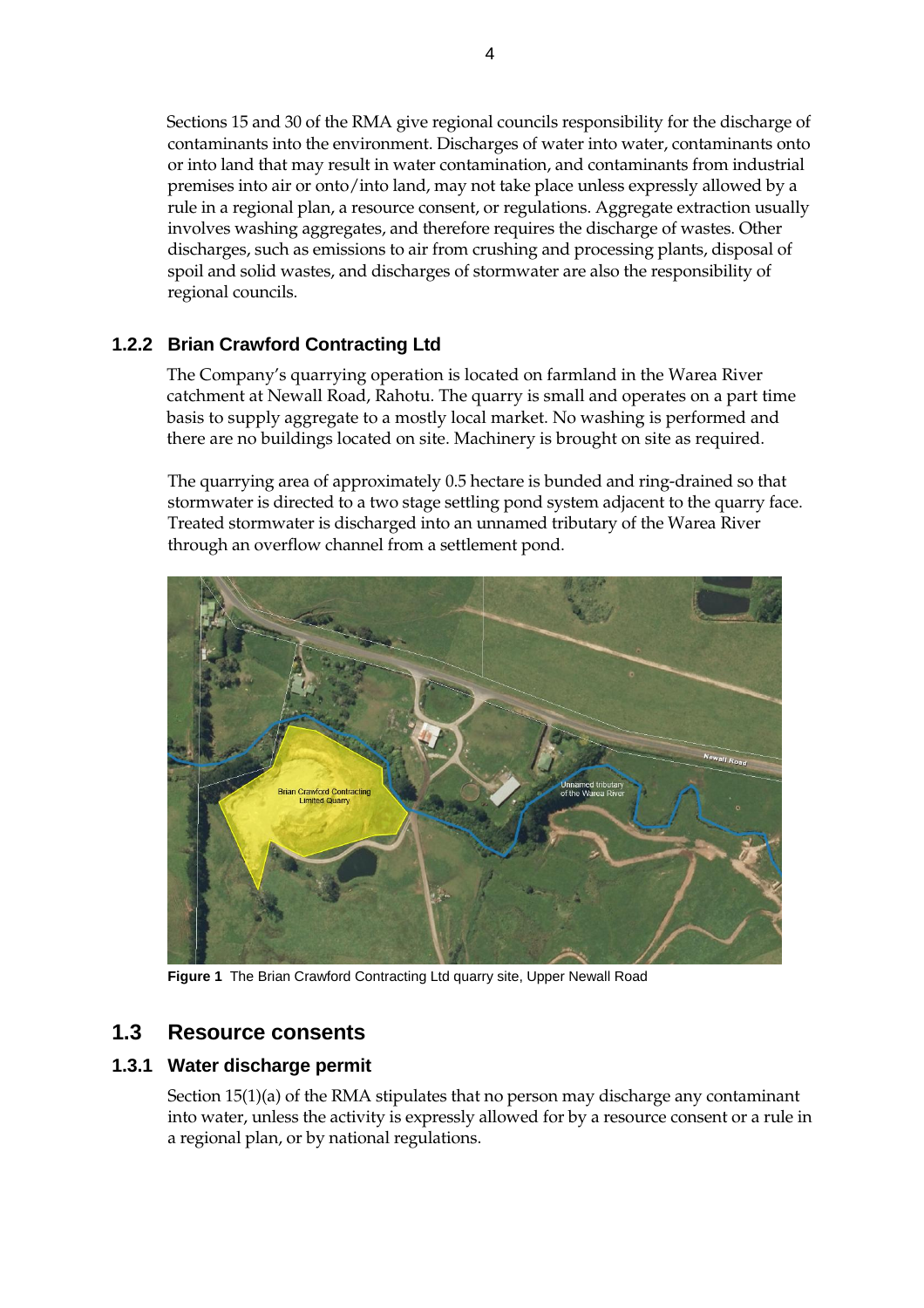Water quality is a primary concern to the Council with regard to aggregate extraction. A quarry can operate as either a 'dry' quarry discharging only stormwater or a 'washing' quarry where aggregate washing facilities are in place. Many of the quarries in Taranaki have some form of washing facility and also operate in the vicinity of a water body or have some form of discharge into a water body.

 Waste water from aggregate washing has a high silt concentration. Discharge of this water into a waterbody, particularly to a river during low flow, results in a smothering of instream life and deterioration in aesthetic conditions and can affect downstream abstractions of water, local fisheries and recreational activity.

Stormwater is generally less contaminated (in terms of silt concentration) and run-off tends to occur when rivers are in higher flow. This means that the effect of silt contamination is reduced due to lower quantities, dilution and carrying capacity. The installation of appropriate stormwater diversion structures, together with construction and maintenance of contaminated stormwater and aggregate washing discharge treatment facilities are most important in maintaining water quality.

Brian Crawford Contracting Ltd holds water discharge permit **6441-1** to discharge treated stormwater from a quarry onto and into land and into an unnamed tributary of the Warea River*.* This permit was issued by the Taranaki Regional Council on 3 February 2005 under Section 87(e) of the RMA. It is due to expire on 1 June 2019.

Consent **6441-1** has 16 special conditions as summarised below:

Special conditions 1 and 8 refer to the management of the quarry site to minimise any adverse effects.

Special condition 2 requires quarry activity to accord with information submitted in the consent application.

Special condition 3 prohibits discharge of untreated stormwater into the tributary.

Special condition 4 requires the quarry site to be contoured and/or bunded to direct stormwater to silt control structures.

Special condition 5 requires measures to be undertaken to control erosion and minimise the amounts of sediment in stormwater discharge.

Special conditions 6 and 14 refer to the site reinstatement requirements.

Special condition 7 limits the stormwater catchment area.

Special condition 9 limits the concentration of the discharge, while conditions 10 and 11 prohibit specific effects on the receiving waters after the mixing zone.

Special condition 12 requires stock fencing of the confluence point of the tributary and the Warea River.

Special condition 13 requires the consent holder to submit site, stormwater management and contingency plans to the Council.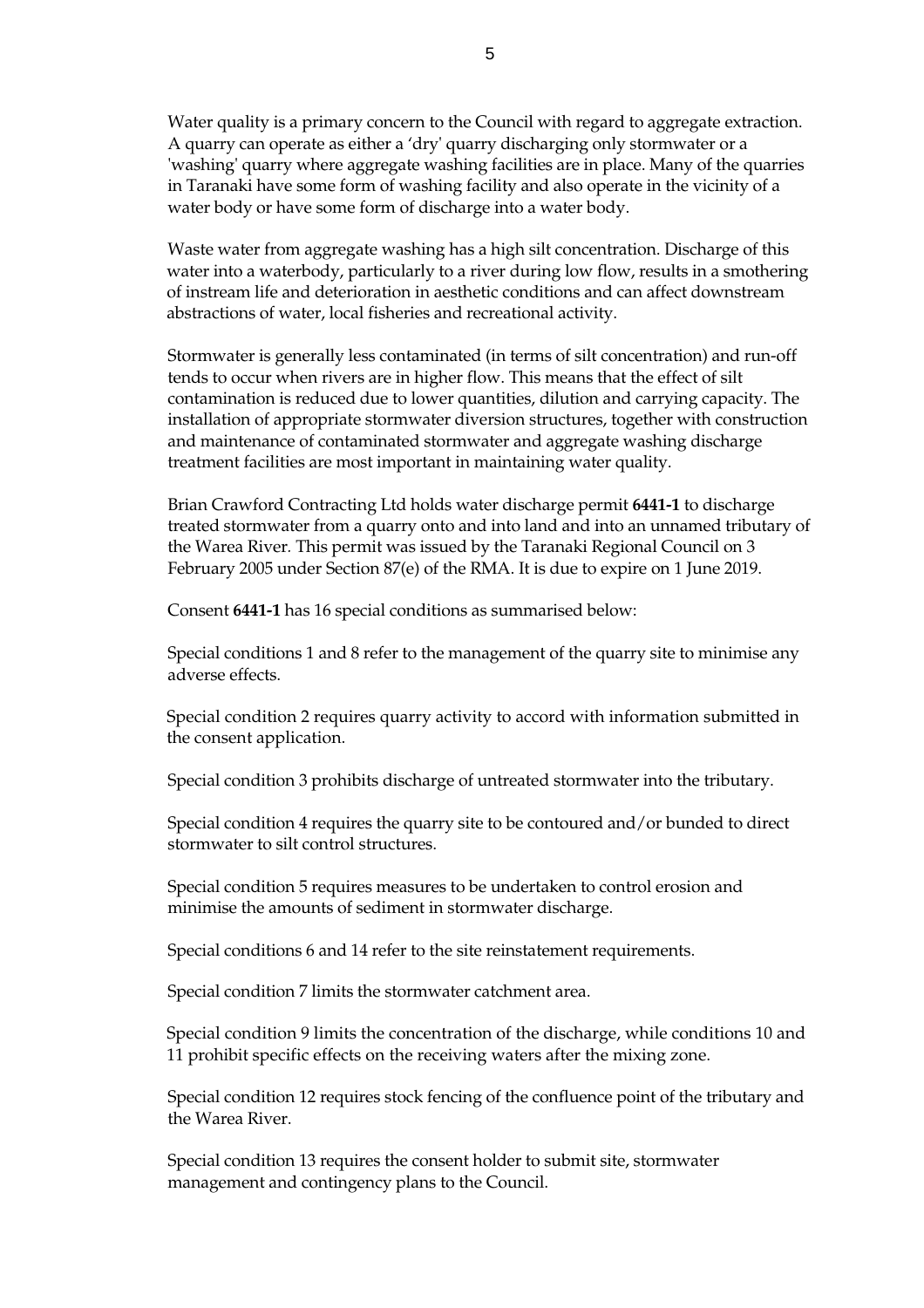Special condition 15 requires renewal of the consent after five years of issue and condition 16 is a review provision.

The permit is attached to this report in Appendix I.

#### **1.3.2 Air discharge permit**

Section  $15(1)(c)$  of the RMA stipulates that no person may discharge any contaminant from any industrial or trade premises into air, unless the activity is expressly allowed for by a resource consent, a rule in a regional plan, or by national regulations.

Rule 16 of the Council's Regional Air Quality Plan for Taranaki (July 2011) allows the discharge of emissions from quarrying operations as a permitted activity, subject to compliance with various environmental performance conditions.

#### **1.4 Monitoring programme**

#### **1.4.1 Introduction**

Section 35 of the RMA sets out an obligation for the Taranaki Regional Council to gather information, monitor, and conduct research on the exercise of resource consents, and the effects arising, within the Taranaki region.

The Taranaki Regional Council may therefore make and record measurements of physical and chemical parameters, take samples for analysis, carry out surveys and inspections, conduct investigations, and seek information from consent holders.

The monitoring programme for the Newall Road site consisted of two primary components.

#### **1.4.2 Programme liaison and management**

There is generally a significant investment of time and resources by the Taranaki Regional Council in ongoing liaison with resource consent holders over consent conditions and their interpretation and application, in discussion over monitoring requirements, preparation for any reviews, renewals, or new consents, advice on the Council's environmental management strategies and the content of regional plans, and consultation on associated matters.

#### **1.4.3 Site inspections**

The Brian Crawford Contracting Ltd quarry site was inspected three times during the monitoring period. With regard to consent for the discharge to water, the main points of interest were plant processes with potential or actual discharges to receiving watercourses, including contaminated stormwater and process wastewaters. Sources of data being collected by the consent holder were identified and accessed, so that performance in respect of operation, internal monitoring, and supervision could be reviewed by the Council. The neighbourhood was surveyed for environmental effects.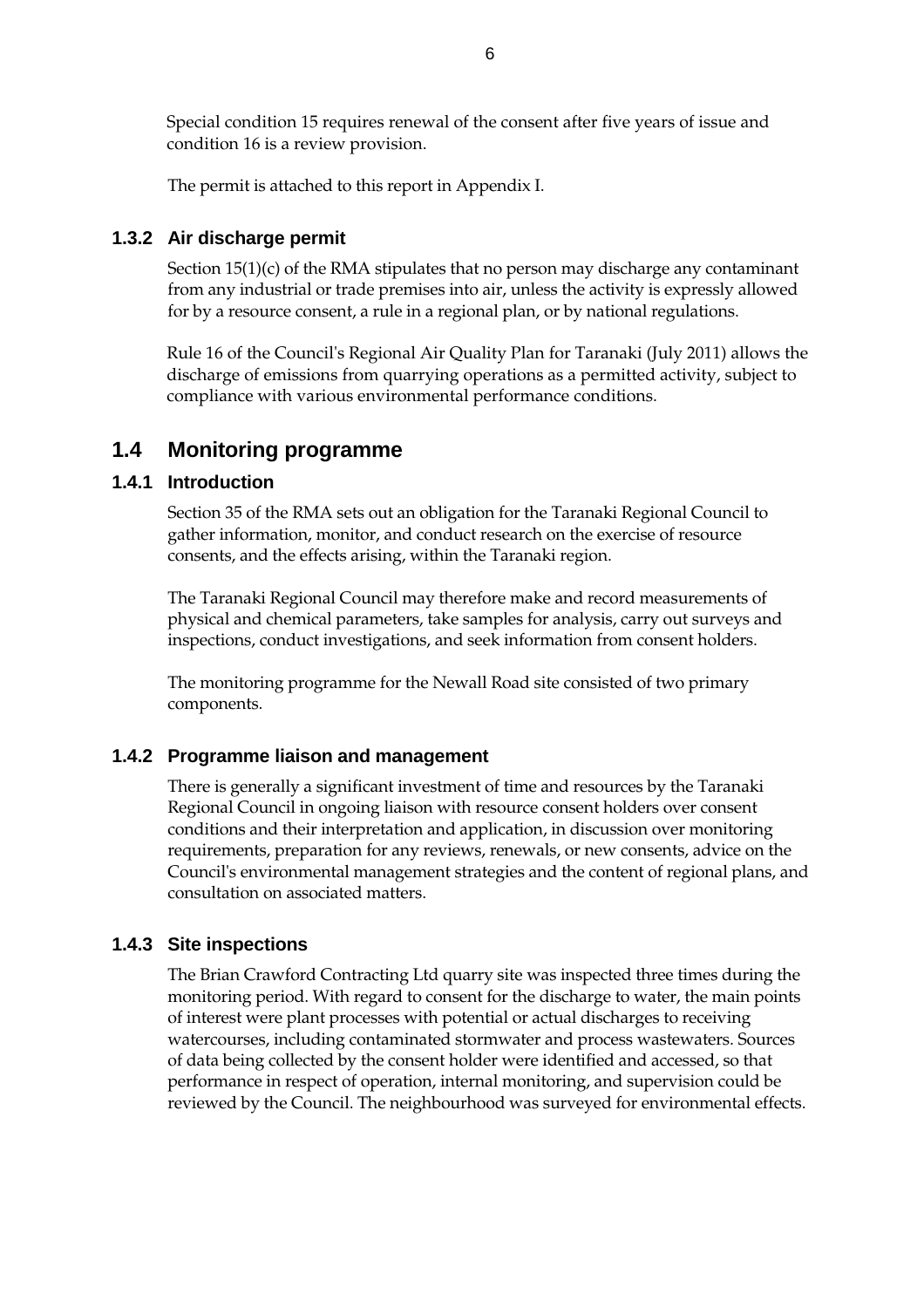# **2. Results**

## **2.1 Water**

#### **2.1.1 Inspections**

Three inspections were undertaken during the 2011-2013 monitoring period, the inspection notices are summarised below.

#### **31 December 2012**

The site was unmanned at the time of inspection. A very small amount of material was stockpiled onsite. There was no processing equipment onsite and the stream bed behind the quarry was flowing clear at the time of inspection.

#### **3 March 2013**

The site was unmanned. There was a small amount of equipment onsite, however there was a lot of material stockpiled. There was no run-off from the site and the stream appeared to be clean and clear below the site.

#### **28 June 2013**

 Recent activity had been undertaken onsite, processing material. There was no noticeable dust or odour beyond the site boundary and material had been stockpiled. The nearby water body appeared visibly clear. The site appeared tidy and to be operating within consent conditions at the time of inspection.

# **2.2 Investigations, interventions, and incidents**

The monitoring programme for the year was based on what was considered to be an appropriate level of monitoring, review of data, and liaison with the consent holder. During the year matters may arise which require additional activity by the Council, for example provision of advice and information, or investigation of potential or actual courses of non-compliance or failure to maintain good practices. A pro-active approach that in the first instance avoids issues occurring is favoured.

The Taranaki Regional Council operates and maintains a register of all complaints or reported and discovered excursions from acceptable limits and practices, including non-compliance with consents, which may damage the environment. The Unauthorised Incident Register (UIR) includes events where the company concerned has itself notified the Council. The register contains details of any investigation and corrective action taken.

Complaints may be alleged to be associated with a particular site. If there is potentially an issue of legal liability, the Council must be able to prove by investigation that the identified company is indeed the source of the incident (or that the allegation cannot be proven).

In the 2011-2013 period, there were no incidents recorded by the Council that were associated with Brian Crawford Contracting Ltd.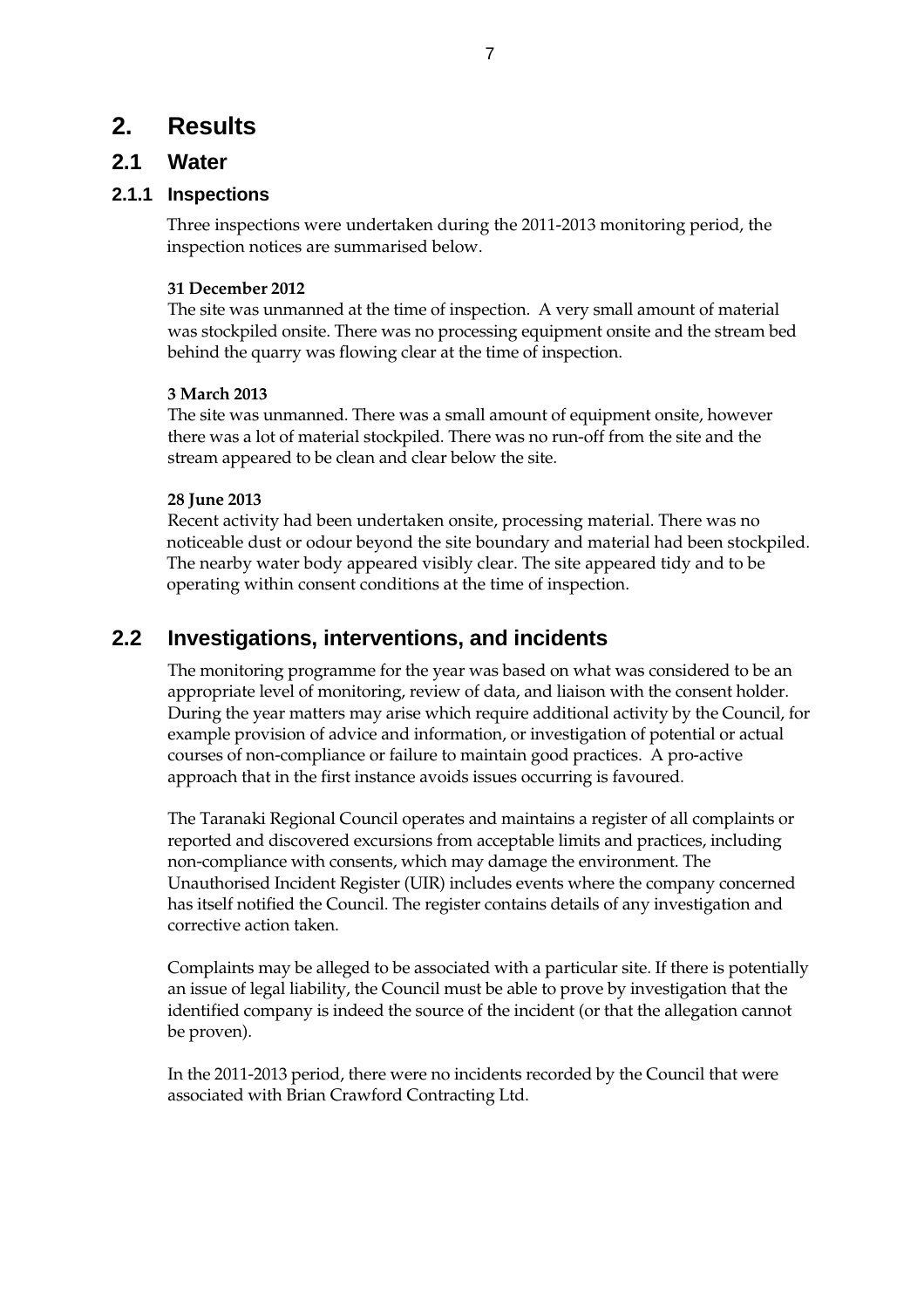# **3. Discussion**

# **3.1 Discussion of plant performance**

Three inspections were undertaken during the period under review. Generally the site was tidy and well maintained at each inspection.

With regard to the water discharges, in general, the stormwater bunding and treatment systems were found to be operated and maintained in a satisfactory manner in the 2011-2013 monitoring period.

A stormwater plan was received in January 2011 in accordance with condition 13 of the consent.

# **3.2 Environmental effects of exercise of water permit**

The main potential environmental effect on waterways that quarries have is the discharges of wash water containing high suspended solids concentrations into nearby waterways. Such discharges may result in discolouration of the waterway near the discharge point and may result in smothering of benthic lifeforms, form a barrier to fish movement and may affect fish spawning habitats.

The Taranaki Regional Council monitors for possible effects on stream life by conducting a visual inspection of the streambed both up and downstream of the quarry.

There was no discharge from the quarry during the inspections and no adverse effects were observed on the water quality downstream of the quarry.

# **3.3 Evaluation of performance**

A summary of the Company's compliance record for the period under review is set out in Table 1 below.

| Table 1 | Summary of performance for Consent 6441-1 to discharge treated stormwater from a |
|---------|----------------------------------------------------------------------------------|
|         | quarry onto and into land and into an unnamed tributary of the Warea River       |

| <b>Condition requirement</b> |                                                                                     | Means of monitoring during period under review           | <b>Compliance</b><br>achieved? |
|------------------------------|-------------------------------------------------------------------------------------|----------------------------------------------------------|--------------------------------|
| 1.                           | Adopt best practicable option to<br>minimise and prevent adverse effects            | Site inspection and consultation with consent holder     | Yes                            |
| 2.                           | Exercise consent in accordance with<br>information submitted in application         | Site inspections                                         | Yes                            |
| 3.                           | No discharge of untreated stormwater<br>into tributary of the Warea River           | Site inspections of treatment system and discharge point | Yes                            |
| 4.                           | Quarry site contoured and bunded to direct<br>stormwater to silt control structures | Site inspections                                         | Yes                            |
| 5.                           | Measures to control erosion and minimise<br>sediment                                | Site inspections                                         | Yes                            |
| 6.                           | Progressively reinstate guarry site                                                 | Site inspections                                         | Yes                            |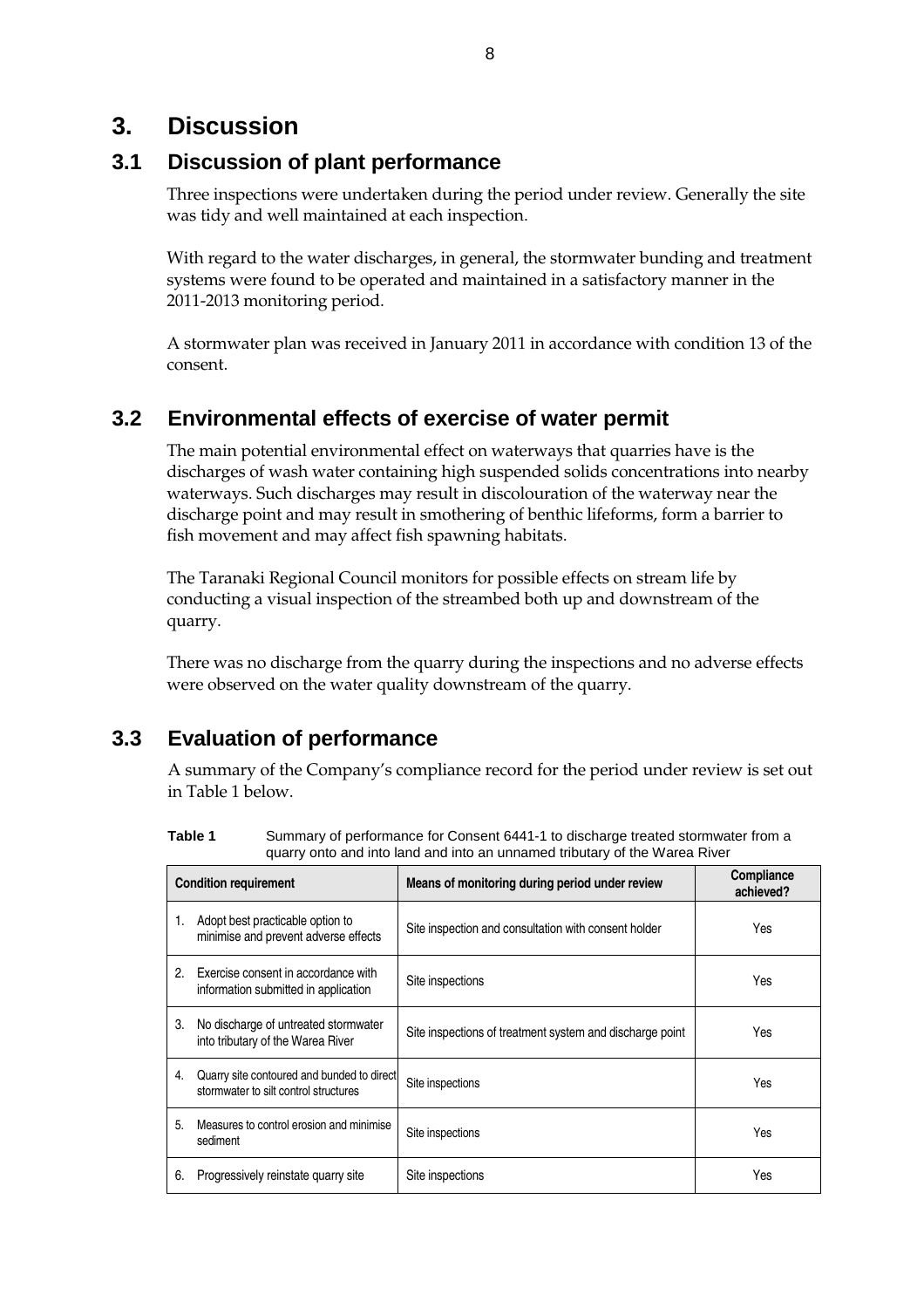| <b>Condition requirement</b>                                                                      |                                                                                                | Means of monitoring during period under review | Compliance<br>achieved? |
|---------------------------------------------------------------------------------------------------|------------------------------------------------------------------------------------------------|------------------------------------------------|-------------------------|
| 7 <sub>1</sub>                                                                                    | Stormwater catchment area <0.5 ha                                                              | Site inspections                               | Yes                     |
| 8.                                                                                                | Maintain silt control structures to<br>maximise treatment and minimise<br>discharge            | Site inspections                               | Yes                     |
| 9.                                                                                                | Discharge not to exceed specified<br>concentration limits                                      | No discharge occurring                         | Yes                     |
|                                                                                                   | 10. No specified adverse effects<br>downstream of tributary converging with<br>the Warea River | Visual inspection of river below mixing zone   | Yes                     |
|                                                                                                   | 11. No increase in turbidity downstream of<br>tributary converging with Warea River            | Visual inspection of river below mixing zone   | Yes                     |
|                                                                                                   | 12. Prevent stock access to convergence<br>point of tributary and Warea River                  | Inspection                                     | Yes                     |
|                                                                                                   | 13. Provision of site, stormwater<br>management and contingency plan                           | Received 18 January 2011                       | Yes                     |
|                                                                                                   | 14. Complete reinstatement of site once<br>consent lapses                                      | Site inspection                                | N/A                     |
|                                                                                                   | 15. Consent to lapse 5yrs after issue unless<br>renewed according to RMA                       | N/A                                            | N/A                     |
|                                                                                                   | 16. Optional review provision re<br>environmental effects                                      | N/A                                            | N/A                     |
| Overall assessment of consent compliance and environmental performance in respect of this consent |                                                                                                |                                                | High                    |

 $N/A$  = not applicable

During the period under review, the Company demonstrated a high level of environmental performance and compliance with the resource consents.

## **3.4 Recommendations from 2009-2011 report**

In the 2009-2011 Biennial Report it was recommended:

- 1. THAT monitoring of discharges from Brian Crawford Contracting Ltd's Newall Road site in the 2011-2013 year continue at the same level as in 2009- 2011.
- 2. THAT the option for a review of resource consent **6441-1** in June 2013, as set out in condition 16 of the consent, not be exercised, on the grounds that the current conditions are adequate to deal with the environmental effects of the activity.

This recommendation was implemented.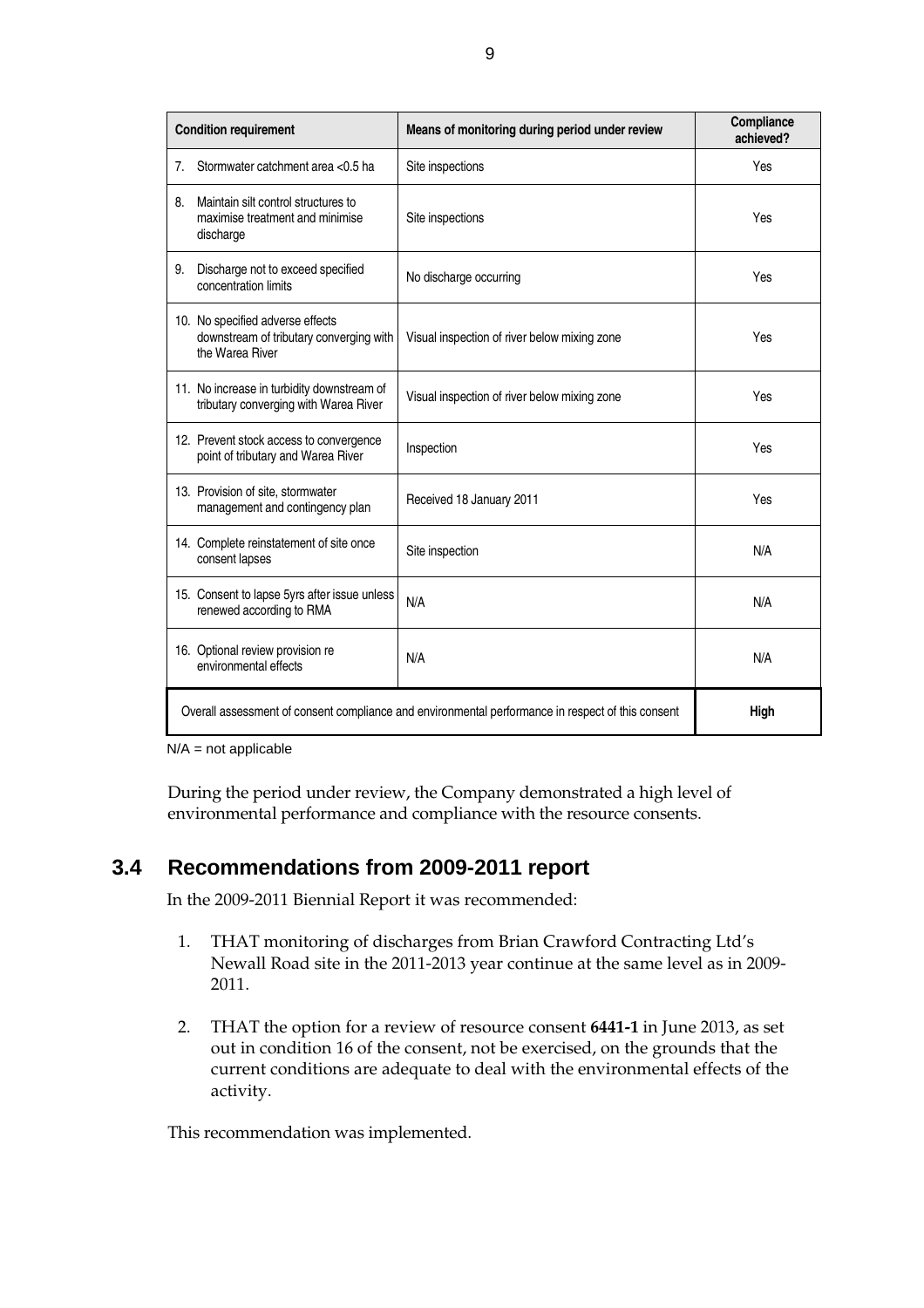## **3.5 Alterations to monitoring programmes for 2013-2015**

In designing and implementing the monitoring programmes for water discharges in the region, the Taranaki Regional Council has taken into account the extent of information made available by previous authorities, its relevance under the RMA, the obligations of the Act in terms of monitoring discharges and effects, and subsequently reporting to the regional community, the scope of assessments required at the time of renewal of permits, and the need to maintain a sound understanding of industrial processes within Taranaki which are discharging to the environment.

In the case of Brian Crawford Contracting Ltd, the programme for 2011-2013 was unchanged from that for 2009-2011. It is recommended that for 2013-2015, the monitoring programme continue at the same level as in 2011-2013.

A recommendation to this effect is attached to this report.

## **3.6 Exercise of optional review of consent**

Resource consent 6441-1 provides for an optional review of the consent in June 2013. Condition 16 allows the Council to review the consent, for the purpose of ensuring that the conditions are adequate to deal with any significant adverse effects of the discharge on the receiving environment.

Based on the results of monitoring in the period under review, and in previous years as set out in earlier biennial compliance monitoring reports, it was considered that there were no grounds that required a review to be pursued.

# **4. Recommendation**

THAT monitoring of discharges from Brian Crawford Contracting Ltd's Newall Road site in the 2013-2015 year continue at the same level as in 2011-2013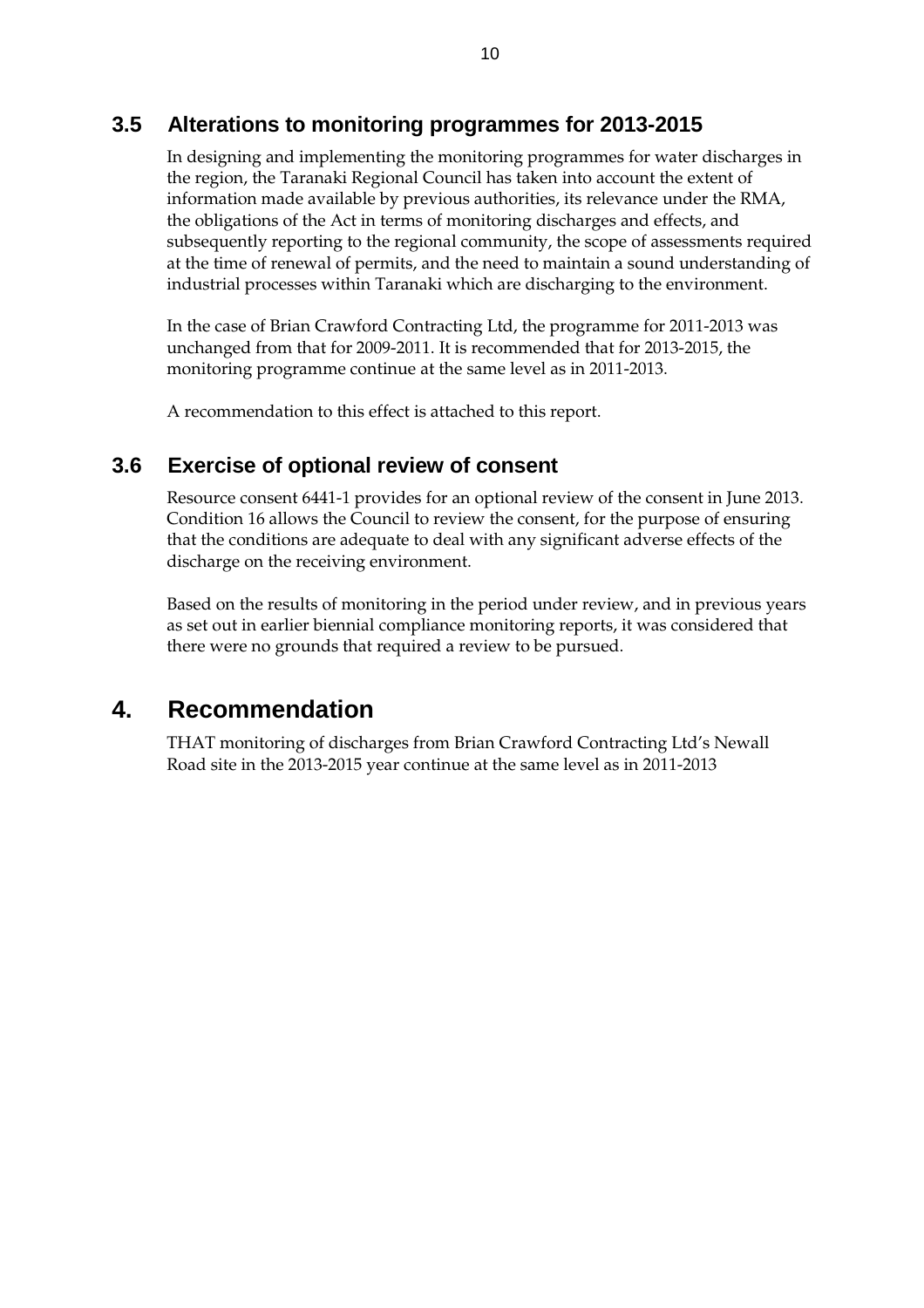# **Glossary of common terms and abbreviations**

The following abbreviations and terms may be used within this report:

| <b>Bund</b>      | A wall around a tank to contain its contents in the case of a leak.                                                          |  |
|------------------|------------------------------------------------------------------------------------------------------------------------------|--|
| Condy            | Conductivity, an indication of the level of dissolved salts in a sample,<br>usually measured at 20°C and expressed in mS/m.  |  |
| Fresh            | Elevated flow in a stream, such as after heavy rainfall.                                                                     |  |
| $g/m^3$          | $Gmg/L$ ). In water, this is also equivalent to parts per million (ppm), but<br>the same does not apply to gaseous mixtures. |  |
| 1/s              | Litres per second.                                                                                                           |  |
| Mixing zone      | The zone below a discharge point where the discharge is not fully mixed                                                      |  |
|                  | with the receiving environment. For a stream, conventionally taken as a                                                      |  |
|                  | length equivalent to 7 times the width of the stream at the discharge                                                        |  |
|                  | point.                                                                                                                       |  |
| pH               | A numerical system for measuring acidity in solutions, with 7 as neutral.                                                    |  |
|                  | Numbers lower than 7 are increasingly acidic and higher than 7 are                                                           |  |
|                  | increasingly alkaline. The scale is logarithmic i.e. a change of 1 represents                                                |  |
|                  | a ten-fold change in strength. For example, a pH of 4 is ten times more                                                      |  |
|                  | acidic than a pH of 5.                                                                                                       |  |
| Resource consent | Refer Section 87 of the RMA. Resource consents include land use consents                                                     |  |
|                  | (refer Sections 9 and 13 of the RMA), coastal permits (Sections 12, 14 and                                                   |  |
|                  | 15), water permits (Section 14) and discharge permits (Section 15)                                                           |  |
| <b>RMA</b>       | Resource Management Act 1991 and subsequent amendments.                                                                      |  |
| SS <sub></sub>   | Suspended solids.                                                                                                            |  |
| Temp             | Temperature, measured in °C.                                                                                                 |  |
| Turb             | Turbidity, expressed in NTU.                                                                                                 |  |
| UI               | Unauthorised Incident - an event recorded by the Council on the basis                                                        |  |
|                  | that it had potential or actual environmental consequences that may                                                          |  |
|                  | represent a breach of a consent or provision in a Regional Plan.                                                             |  |
| <b>UIR</b>       | Unauthorised Incident Register.                                                                                              |  |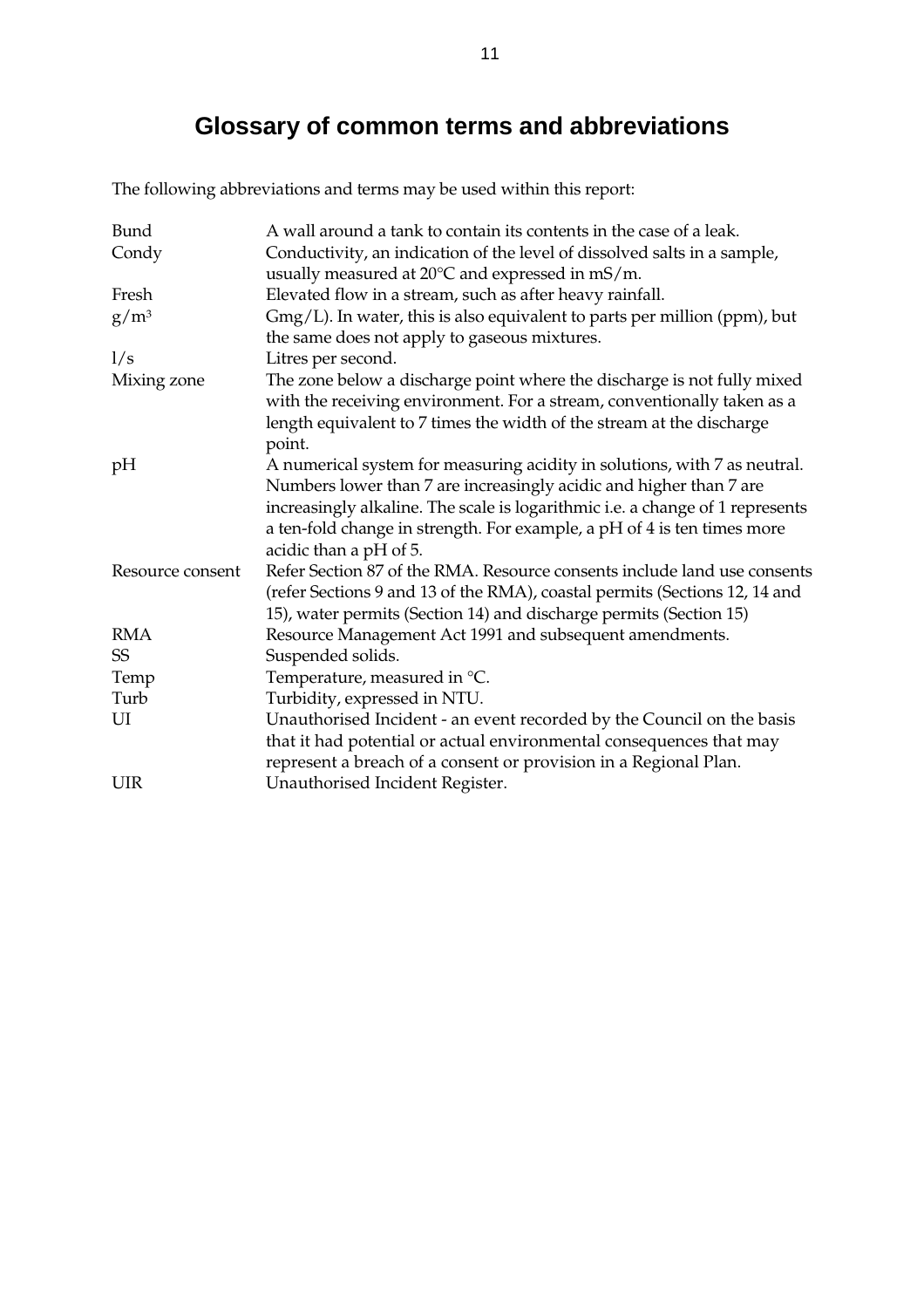# **Bibliography and references**

- Taranaki Regional Council, 1992: Regional Policy Statement Working Paper. Aggregate extraction in Taranaki. TRC Report.
- Taranaki Regional Council, 2007: Brian Crawford Contracting Limited Quarry Monitoring Programme, Biennial Report 2005-2007. Technical Report 2007-83.
- Taranaki Regional Council, 2009: Brian Crawford Contracting Limited Quarry Monitoring Programme, Biennial Report 2007-2009. Technical Report 2009-63
- Taranaki Regional Council, 2011: Brian Crawford Contracting Limited Quarry Monitoring Programme, Biennial Report 2009-2011. Technical Report 2011-29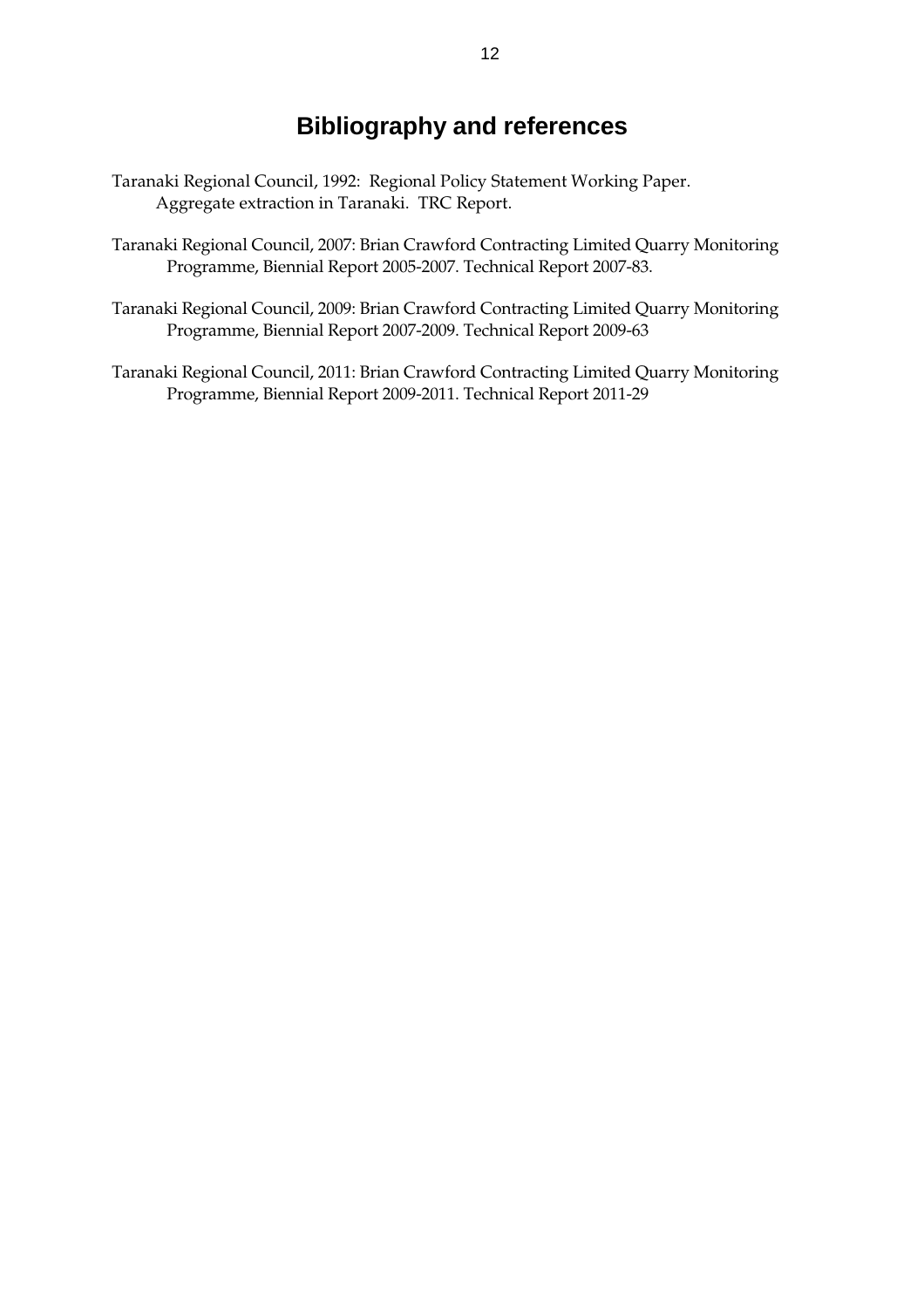**Appendix I** 

**Resource consent held by Brian Crawford Contracting Ltd**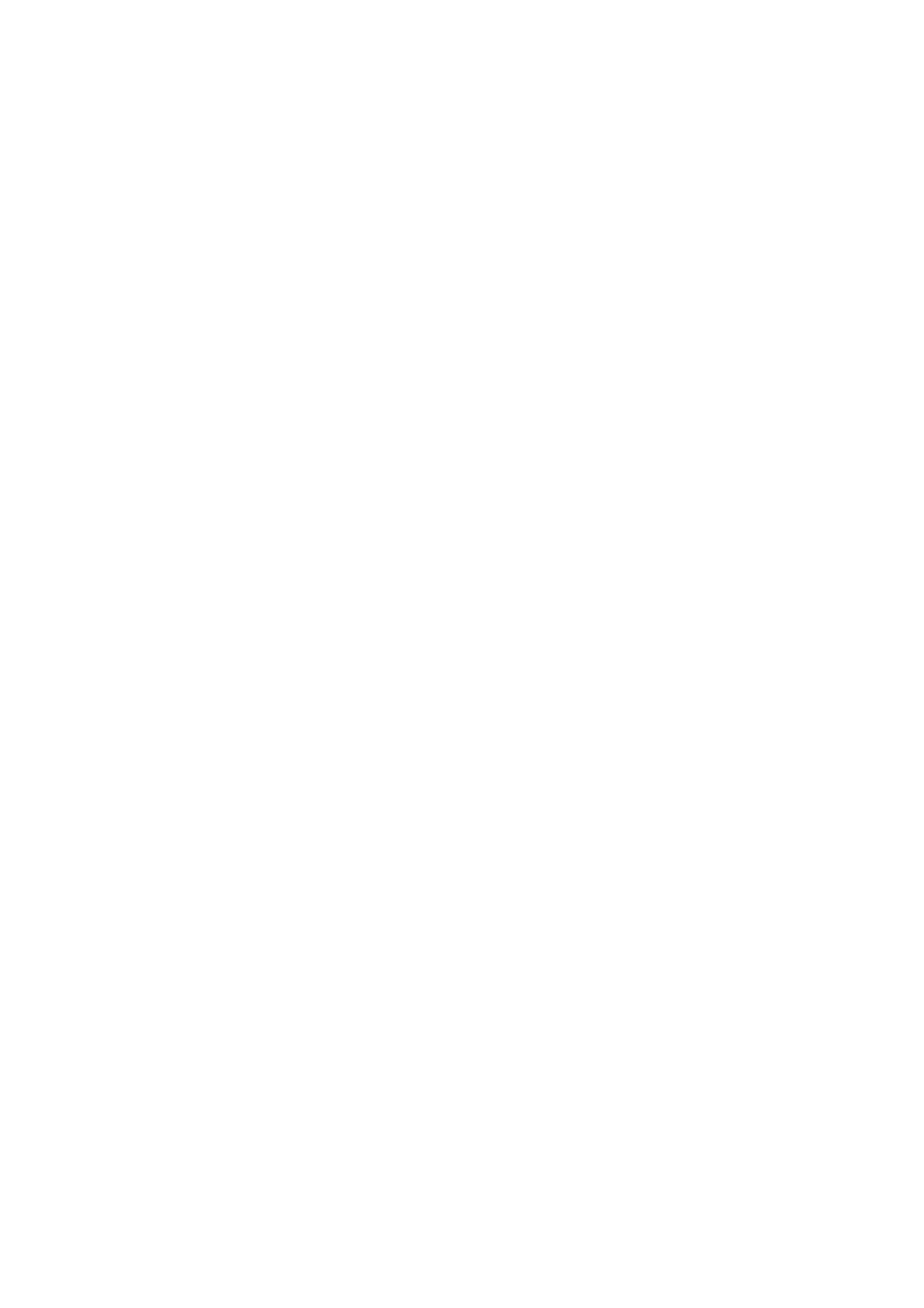

CHIEF EXECUTIVE PRIVATE BAG 713 47 CLOTEN ROAD **STRATFORD** NEW ZEALAND PHONE 06-765 7127 FAX 06-765 5097

Please quote our file number on all correspondence

# **Pursuant to the Resource Management Act 1991** a resource consent is hereby granted by the **Taranaki Regional Council**

**Discharge Permit** 

Name of **Consent Holder:**  **Brian Crawford Contracting Limited** 506 Ngariki Road **RD 34 RAHOTU** 

**Consent Granted** Date:

3 February 2005

# **Conditions of Consent**

| <b>Consent Granted:</b> | To discharge treated stormwater from a quarry onto and<br>into land and into an unnamed tributary of the Warea<br>[Teikaparua] River at or about GR: P20:896-139 |
|-------------------------|------------------------------------------------------------------------------------------------------------------------------------------------------------------|
| <b>Expiry Date:</b>     | 1 June 2019                                                                                                                                                      |
| Review Date(s):         | June 2007, June 2013                                                                                                                                             |
| Site Location:          | 202 Upper Newall Road, Newall                                                                                                                                    |
| Legal Description:      | Pt Sec 11 Blk XIV Cape SD                                                                                                                                        |
| Catchment:              | Teikaparua (Warea)                                                                                                                                               |

For General, Standard and Special conditions pertaining to this consent please see reverse side of this document www.trc.govt.nz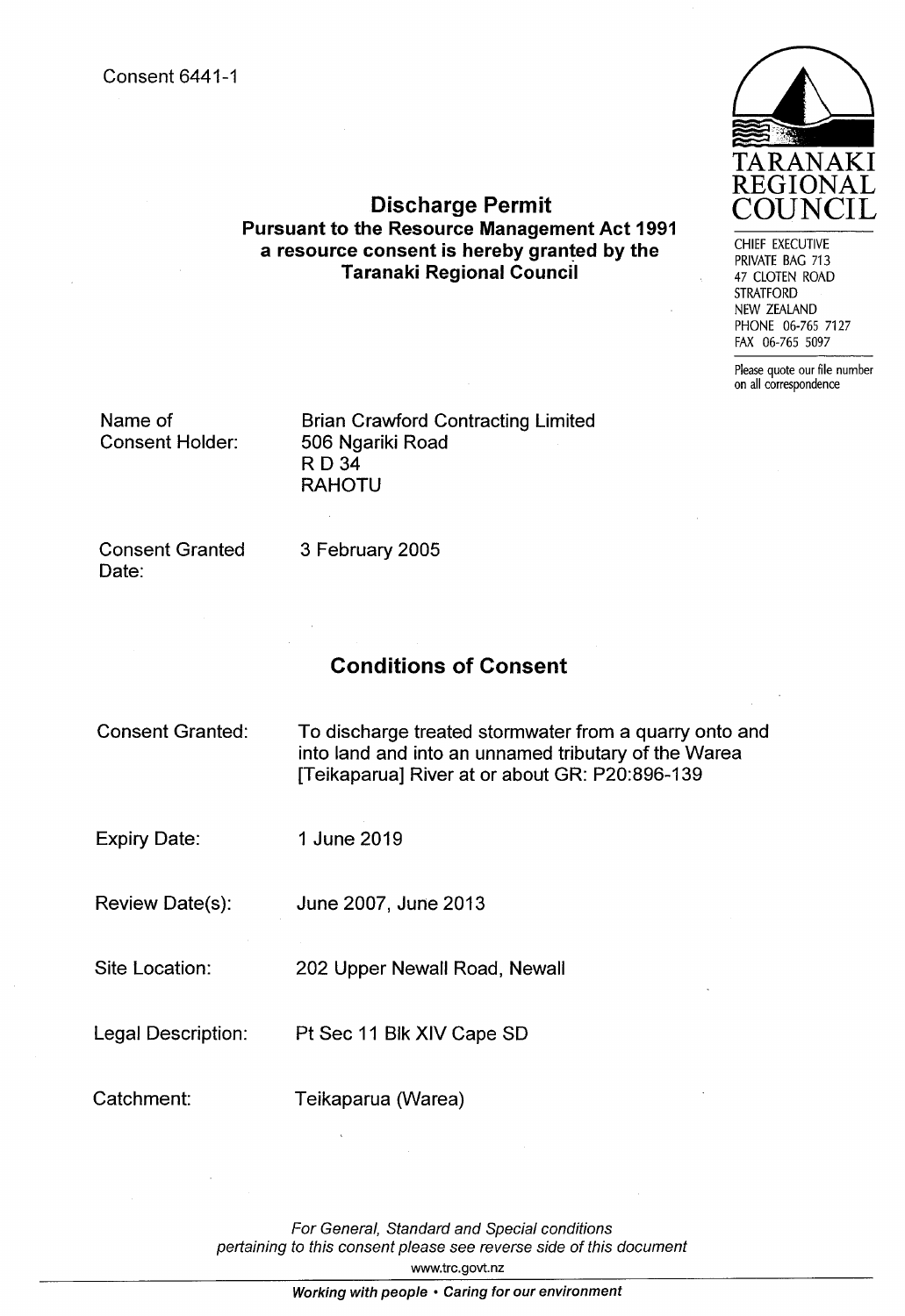#### **General conditions**

- $a)$ On receipt of a requirement from the Chief Executive, Taranaki Regional Council the consent holder shall, within the time specified in the requirement, supply the information required relating to the exercise of this consent.
- Unless it is otherwise specified in the conditions of this consent, compliance with any  $\mathbf{b}$ monitoring requirement imposed by this consent must be at the consent holder's own expense.
- The consent holder shall pay to the Council all required administrative charges fixed  $\mathbf{c}$ by the Council pursuant to section 36 in relation to:
	- i) the administration, monitoring and supervision of this consent; and
	- ii) charges authorised by regulations.

#### **Special conditions**

- 1. The consent holder shall at all times adopt the best practicable option, as defined in section 2 of the Resource Management Act 1991, to prevent or minimise any adverse effects on the environment from the exercise of this consent.
- $2.$ The exercise of this consent shall be undertaken generally in accordance with the documentation submitted in support of application 3286 and to ensure that the conditions of this consent are met at all times. In the case of any contradiction between the documentation submitted in support of application 3286 and the conditions of this consent, the conditions of this consent shall prevail.
- 3. There shall be no direct discharge of untreated stormwater from the quarry into the unnamed tributary of the Warea [Teikaparua] River, as a result of the exercise of this consent.
- 4. The active quarry site shall be contoured and/or bunded so that all water generated in this area is directed to the silt control structures for treatment prior to discharge; and the flow of uncontaminated stormwater into this area is prevented.
- 5. The consent holder shall undertake measures during excavation to control erosion of exposed areas within the quarry site and to minimise the amounts of sediment contained in the stormwater discharge licensed by this consent.
- 6. The consent holder shall operate and progressively reinstate the quarry site in a manner which ensures that the area of exposed, unvegetated earth within the quarry's stormwater catchment is kept to a minimum at all times.
- 7. The maximum disturbed stormwater catchment area shall be no more than 0.5 hectare at any one time.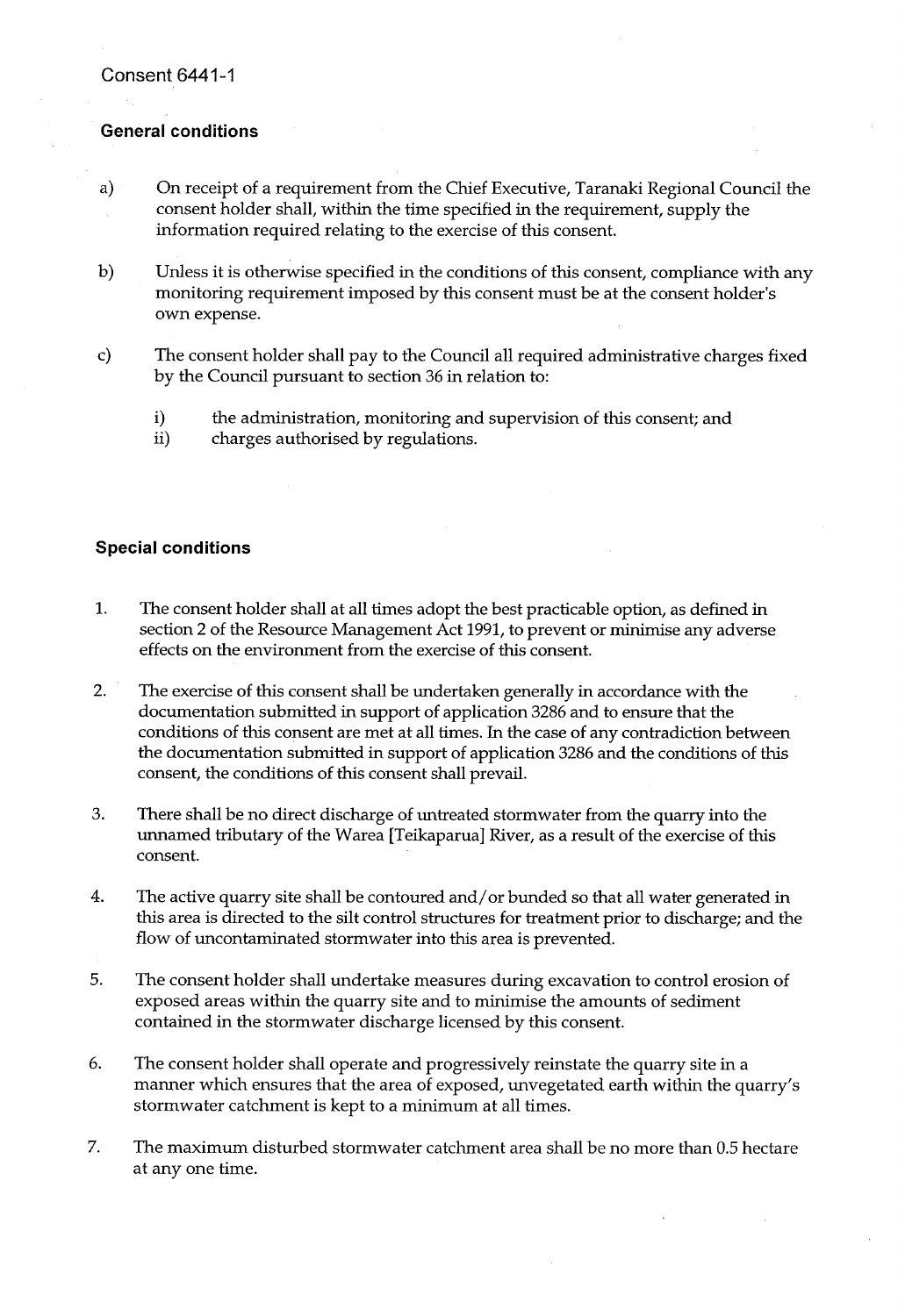#### **Consent 6441-1**

- 8. The consent holder shall maintain and operate the silt control structures in such a manner that any discharge which may occur shall not breach the conditions of this consent. The silt control structures shall be operated, as far as practicable, so as to maximise the treatment of the stormwater, and to minimise the duration and frequency of the discharge.
- 9. The following concentrations shall not be exceeded in the discharge:

| Component                          | Concentration      |
|------------------------------------|--------------------|
| pH (range)                         | 6-9                |
| total recoverable hydrocarbons     |                    |
| [infrared spectroscopic technique] | $15 \text{ gm}^3$  |
| Suspended solids                   | $100 \text{ gm}^3$ |

This condition shall apply prior to the entry of the stormwater into the receiving waters of the unnamed tributary of the Warea [Teikaparua] River, at a designated sampling point approved by the Chief Executive, Taranaki Regional Council.

- 10. After allowing for reasonable mixing, within a mixing zone extending 25 metres downstream of the confluence of the unnamed tributary and the main stem of the Warea [Teikaparua] River, the discharge shall not give rise to any of the following effects in the receiving waters of the Warea [Teikaparua] River:
	- the production of any conspicuous oil or grease films, scums or foams, or floatable  $a)$ or suspended material;
	- any conspicuous change in the colour or visual clarity;  $b)$
	- any emission of objectionable odour;  $\mathbf{c}$
	- the rendering of fresh water unsuitable for consumption by farm animals; d)
	- any significant adverse effects on aquatic life.  $e)$
- 11. After allowing for reasonable mixing, within a mixing zone extending 25 metres downstream of the confluence of the unnamed tributary and the main stem of the Warea [Teikaparua] River, the discharge shall not give rise to an increase in turbidity of more than 50 % in the Warea [Teikaparua] River, as determined by NTU [nephelometric turbidity units].
- The consent holder shall fence off the unnamed tributary above its confluence with the  $12.$ main stem of the Warea [Teikaparua] River to prevent stock access at all times to that area.
- 13. Prior to the exercise of this consent, the consent holder shall provide a site plan, stormwater management plan, and contingency plan to the Taranaki Regional Council. These plans are to outline the measures and procedures to be undertaken to prevent the spillage or accidental discharge of contaminants into the stormwater catchment, and measures to avoid, remedy or mitigate environmental effects from the exercise of this consent.
- 14. On cessation of quarrying operations or prior to the surrender or lapsing of this consent at the site licensed by this consent, the active quarry area, including the silt control structures, and surrounding areas shall be reinstated to the satisfaction of the Chief Executive, Taranaki Regional Council.